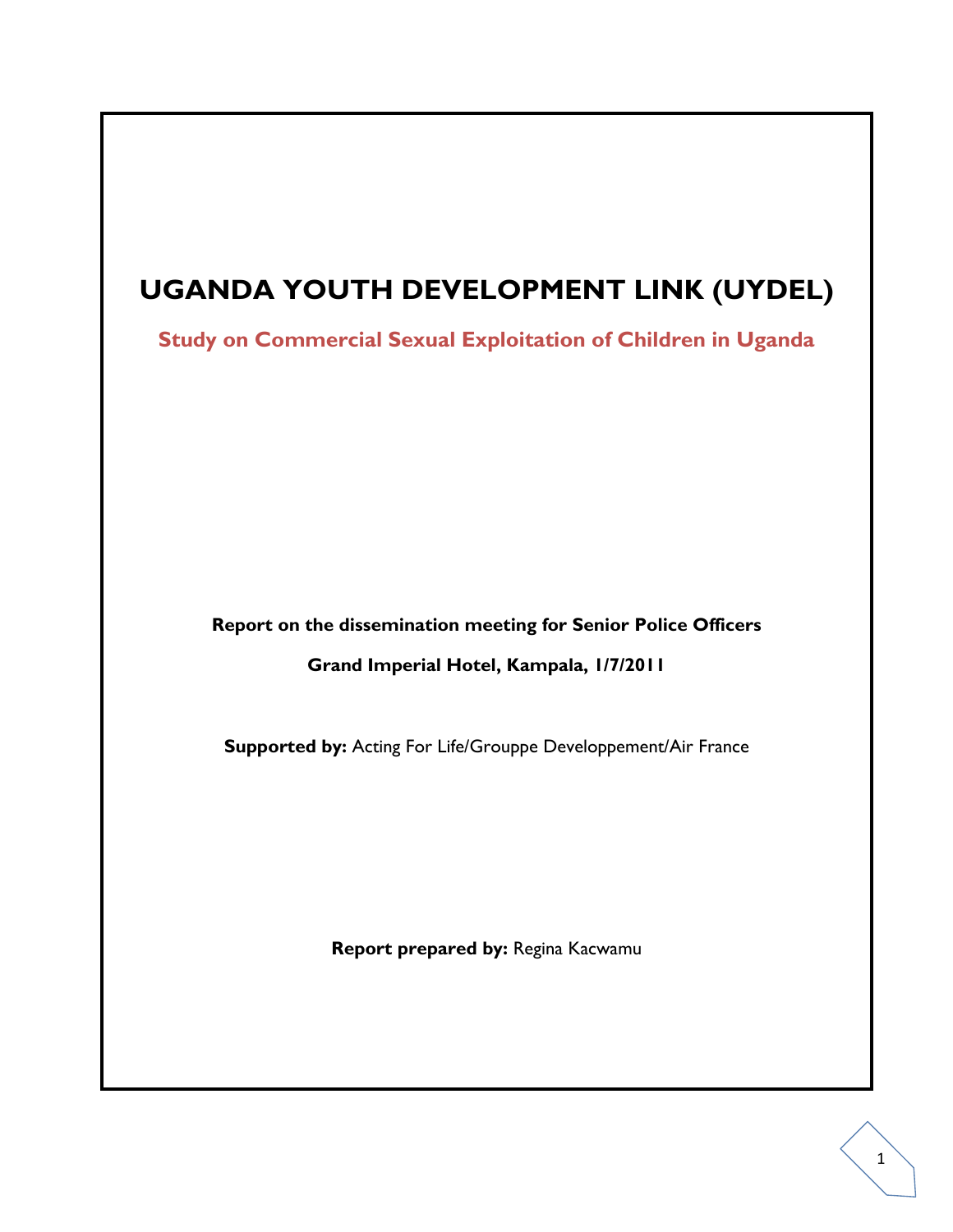#### **Introduction**

This meeting followed the release of the findings of a study on Commercial Sexual Exploitation of Children (CSEC) in Uganda conducted by UYDEL in 2010 and 2011 with support from Acting for Life. The study was conducted in 11 urban, rural-urban and fishing community districts of Uganda pointed out weak and in some areas no enforcement at all at district and local levels of laws relating to commercial sexual exploitation of children. It recommended that law enforcement be strengthened to prevent CSEC from happening, prosecute offenders and ensure that victims receive the necessary support to recover. The meeting was attended by 13 senior police officers from the departments of training, child and family protection, anti-child trafficking task force and human resources; and officials from partner government departments and ministries.

### **Welcome remarks**

Dr. Sekiwanuka James, the meeting chairperson/moderator welcomed participants, led them to introduce themselves and explained the objective(s) of the workshop. They included:

- 1. To disseminate the findings of the study
- 2. To increase awareness on CSEC among high ranking officers working in police departments
- 3. To identify avenues of incorporating CSEC in the training programmes of police.

Dr. Sekiwanuka emphasized that CSEC in Uganda is one of the most heinous crimes committed against children and that trafficking networks around the world, including Uganda mostly target children for the purposes of sexual exploitation.

# **Key note address from the Ministry of Internal Affairs**

Ms. Josephine Wasike represented the Minister of Internal Affairs Hon. Hillary Onek to make this key note address. She highlighted the lack of enough documented evidence on the magnitude of CSEC in Uganda and the deteroriaorating role of the family to protect children. She implored stakeholders to forge meaningful partnerships for sustained action against CSEC. *See Speech attached for details*

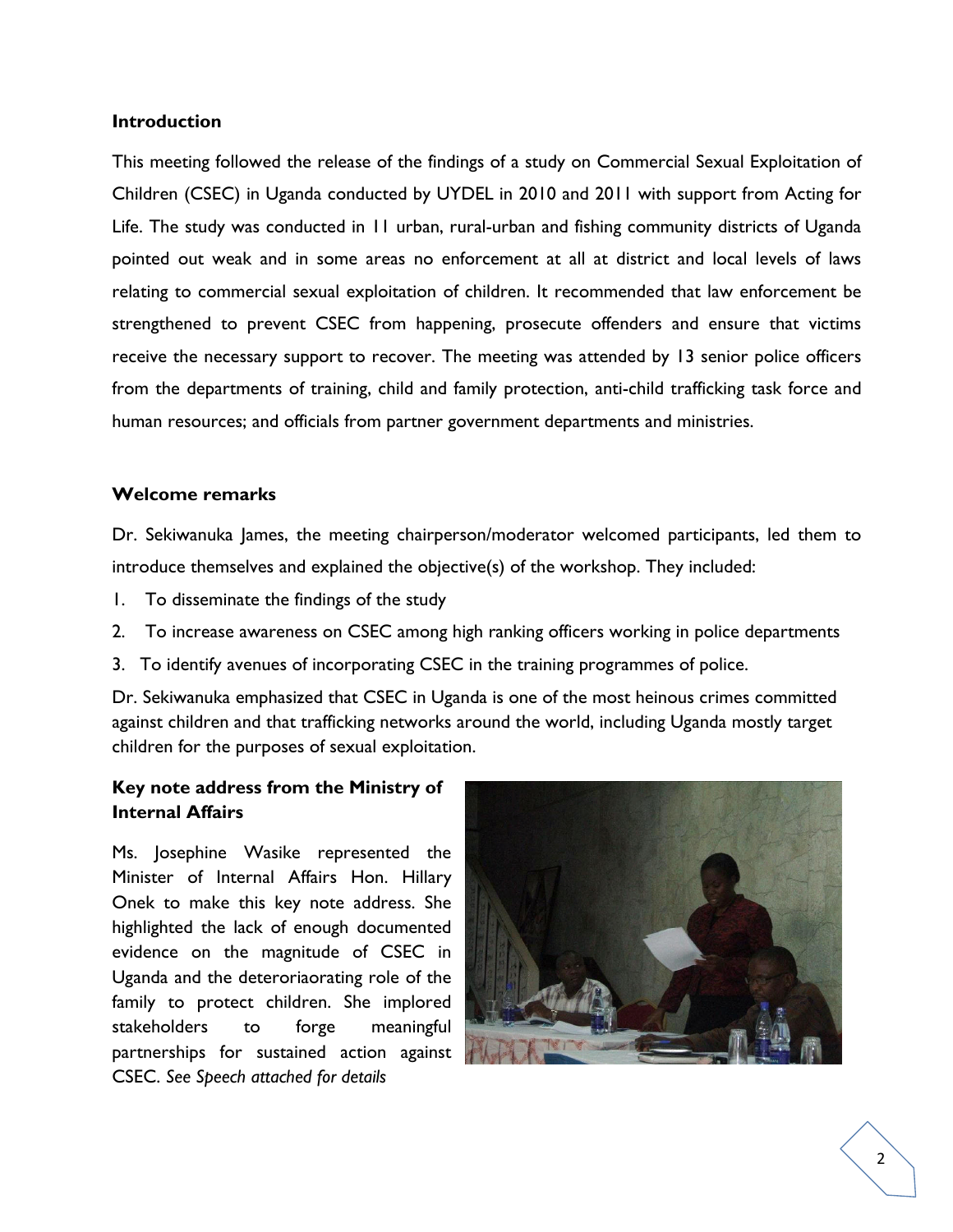# **Presentation on the findings of the study on CSEC in Uganda**

Mr. Rogers Mutaawe, one of the researchers that participated in this study made a presentation that highlighted the background of the study, study objectives, findings of the study in terms of trafficking, pornography and prostitution of children, regional representation of CSEC in Uganda, national legal and policy responses, conclusions and recommendations of the study.



#### **Key issues raised during the discussion about the study findings**

- 1. There was an initiative by Kampala City Council, to sensitize communities about children rights issues that sometimes included protection of children from CSEC. There also used to be operations to round up people using children in nude dancing ("Bimansulo") but these are not done anymore.
- 2. There is also no regulatory/policy frameworks on pornography in print and broadcast media which has led to many children accessing pornography from the streets and at home.
- 3. There is no policy on preventing/handling human trafficking in Uganda. Stakeholder do what they see fit in relation to their capacities. Majority are gambling due to limited technical and financial capacity.
- 4. The lack of a national identification system and poor birth registration practices make it difficult to identify minors. The traffickers coach children to mention that they are 18 years and above. There is no proof otherwise that the children in question are under age.
- 5. Poverty, orphanhood and school drop-out are important issues underpinning the trafficking and eventual sexual exploitation of children in Uganda. Poor parents send their children to work to contribute to family income *"why should we (adults) send children to work for us? It is a*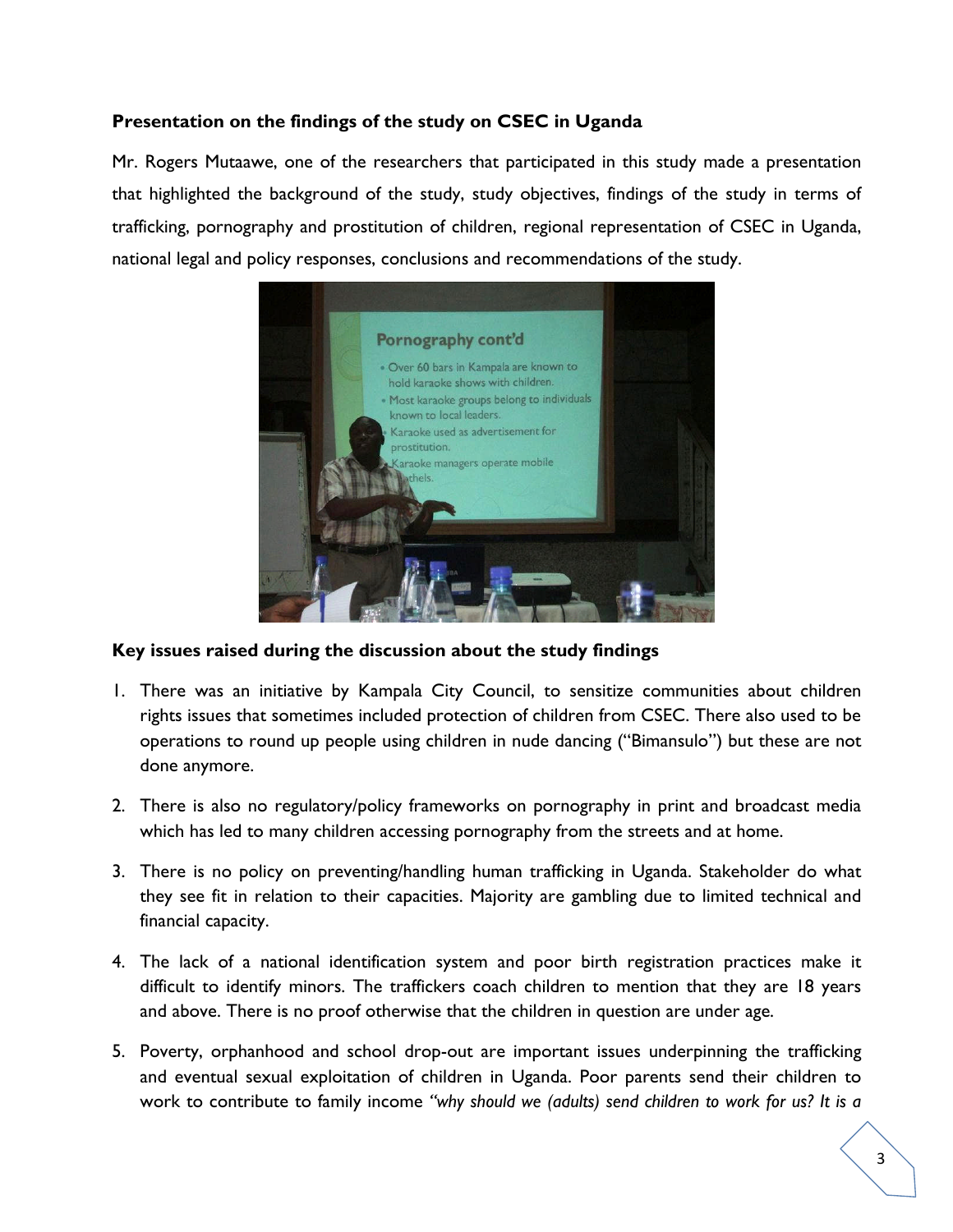*shame to this country". Probation Officer, Kampala.* Many children are dropping out of school only to end up on the streets and the informal labour activities where they are exploited.

- 6. There are many cases of missing or trafficked children reported at police stations and because there are challenges of temporary shelter, police officers give children to strangers to take care of. In this sense, children are trafficked knowingly and unknowingly through the legal system.
- 7. Parents are reluctant to take up their responsibilities of total care for their children. They are also deceived by traffickers that they (traffickers) can better take care of their children. Upon trafficking the children, parents don't follow up to know what is happening to their children at destination areas.
- 8. Local Councils (LCs) at parish level are no longer active and majority NGOs shun to provide support to children on the street because they believe they (children) are spoilt and will spoil other children.
- 9. In Namutumba District, girls are employed/staged as bar maids, told/forced to dress skimpily and in some instances assigned particular customers. In the event that a drinking reveler wants to buy one of them for sex they approach bar managers. Once bought, the children wouldn't mind where they are taken, narrated one of the participants. They are paid as little as 1,000 shs. One girl I met was trafficked from Kamuli, made pregnant and employed to work in one of the bars.
- 10. There is a general lapse in security organs to enforce laws related to social issues such as CSEC, some LCs connive with pimps or conceal the activities of traffickers and exploiters. There are also elements in the police force that sexually abuse children (PLAN experiences). Some of them say that they are tempted to do so as they make operations.
- 11. Exploitation of children is highly linked to trafficking and the fact that Ugandans have not yet understood that trafficking is a crime and that there is a law against it. The people who know CSEC including the politicians also talk about it haphazardly because they do not have enough information. The police force itself has not mastered what trafficking is, how to recognize it and how to deal with cases.
- 12. Human trafficking does not only relate to children but also to adult men and women. Women for instance are deceived by traditional healers to move to other areas so they can get married.
- 13. Poor family planning is one of the underlying factors that contribute to CSEC. People produce children they can't look after. They end up dropping out of school or running away from home in the hope of better care in cities. There are incidences of politicians who manipulate poor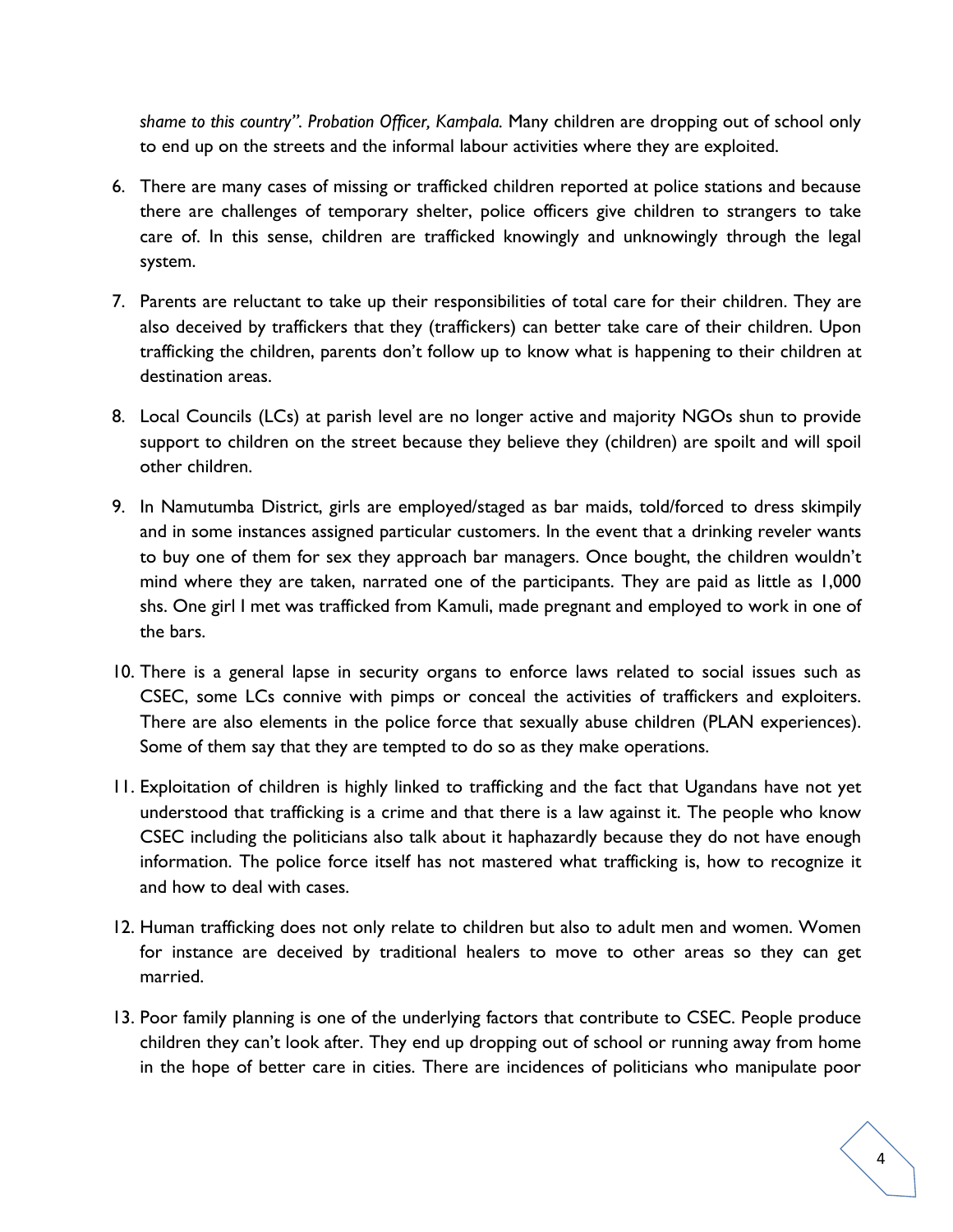people for votes, telling them to produce more children which increases populations of poorly looked after children.

- *"Police officers are usually forced to keep children in their homes. Can you imagine in this 21st century there is no shelter for children at police stations? Uganda should sober up and build institutions. "* 14. The law enforcement officers are trapped in the dilemma of false adoption since there are no shelters for unaccompanied children. In most cases they are forced to keep children in their own homes. So when an opportunity comes to hand this child over to another person, it becomes easy to do so. Police officers are also not trained to handle adoption procedures. Other challenges include limited capacity (logistical and technical) to follow up children from their places of origin and tendencies to take bribes from strangers who want to flout adoption procedures.
- 15. Labour officers are not brought on board in discussions on CSEC and they are not usually consulted on the same, yet they are key partners since CSEC falls within their mandate, as one of the worst forms of child labour.
- 16. The borders are porous that traffickers can find their way in cases of cross border trafficking. The traffickers also have tricks to coach their child victims to tell lies about their age and origin, as well as calling them biological relatives titles e.g. "aunt" "baba" e.t.c.
- 17. There is a growing trend of small populations of children coming to Kampala streets positioned by their parents/adult caregivers to beg. It is not clear whether the parents are arrested and when they are wiped out of the streets in operations, where they go.
- **18.**There is need for more research to increase understanding of how the boy child is sexually abused (involved in CSEC) because there is a tendency for research and interventions to assume that they are less vulnerable

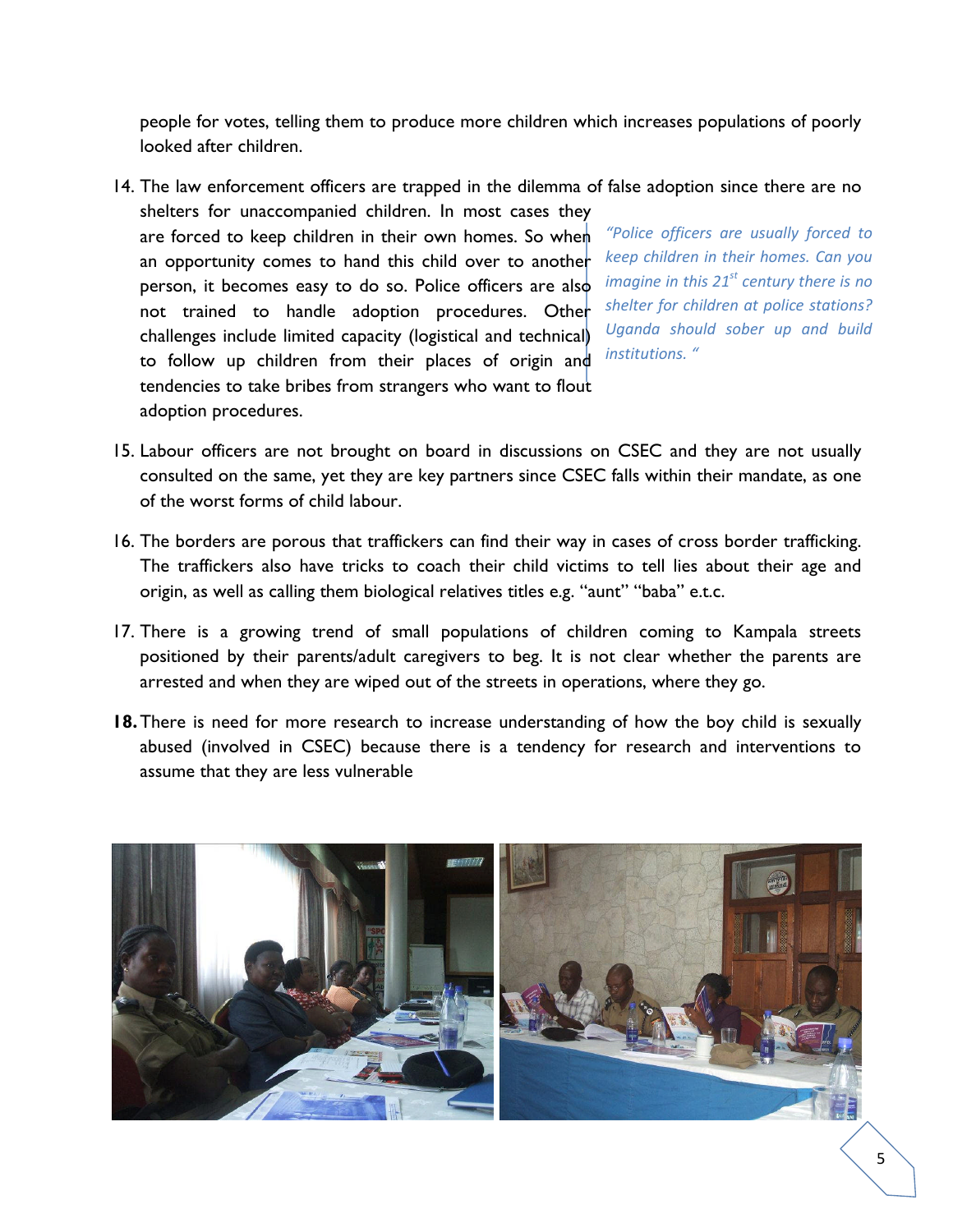## **Recommendations**

- 1. Popularize the trafficking in persons law and push/lobby the government to have the political will to consolidate the anti-trafficking in persons unit as well as efforts to prevent, prosecute and protect victims.
- 2. Maintain regular interface with police departments particularly CFPU and training and Human Resources Departments to that they are informed of such issues as CSEC and the seriousness that have since there is a tendency for the police to concentrate on riots, murders and public order management which are viewed as serious issues.
- 3. Educate the population on good family planning methods so they can produce the numbers of children they can adequately take care of.
- 4. Strengthen education system to keep children in school and strengthen interventions to eradicate household poverty since they are underlying issues that lead to CSEC.
- 5. Strengthen education system to keep children in school and strengthen interventions to eradicate household poverty since they are underlying issues that lead to CSEC.
- 6. Sensitize police officers and officials that handle immigration and custodianship/guardianship of children about trafficking and legal proceedings for custodianship and guardianship so that children are not handed over to strangers for care.
- 7. Sensitize parents to always take precautionary measures and to be vigilant to know where their children are at all times.
- 8. Local leaders should take the initiative to know the residents in their communities including children such that cases of missing children can easily be identified and followed.
- 9. Support Local Councils to enact and enforce bi-laws to prevent and handle CSEC in their localities drawing from the example of Lira District.
- 10. Involve religious institutions to preach to their congregations on the issues related to CSEC that affect children.
- 11. Government should establish shelters for orphans and homeless children so they can be cared for and reintegrated with their families.
- 12. The Uganda Police Force together with UNIFEM has developed curricula on Gender Based Violence which can be reviewed further to include specific content on CSEC.
- 13. Partners can work with a few shelters available such as one run by UYDEL to refer and provide support and reintegration services to child survivors of human trafficking.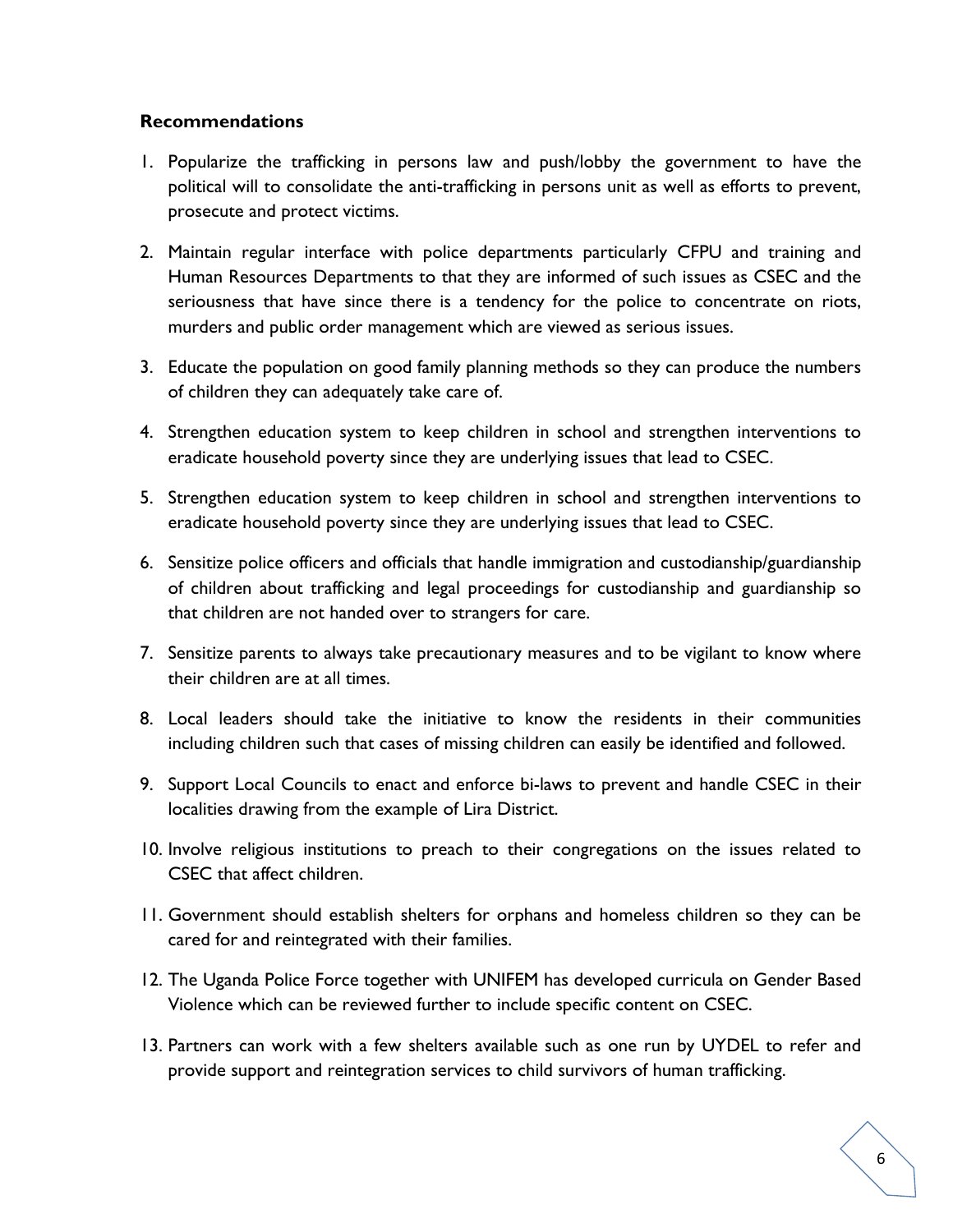14. There is need for government to evaluate the reasons why despite Universal secondary and primary education is in place, there is a high rate of school dropout, majority of whom end up in exploitation and on the streets.

## **Comments from the Lead Researcher**

Mr. Kasirye Rogers, the lead researcher on this study (Commercial Sexual Exploitation of children in Uganda 2011) commented that the in all study areas, there was a great need to strengthen law enforcement, sensitization and action at local levels through training and awareness raising campaigns in communities at the lowest levels, training police officers (including mobile patrol police) to identify cases/situations of CSEC (as informers) and create a good working relation between police and community members. He also identified the need for Ministry of Gender Labour and Social Development to continuously engage partners/actors and lobby for increased budget allocations from government so as to overcome perennial underfunding of government departments such as police, responsible for child protection. He stated that CSEC is a hidden problem that needs to be addressed from the root causes. To this effect he recommended strengthening the family and working with families and communities using the social approach to protect children while they are still young.

#### **Presentation on the National Action Plan on Child Sexual Abuse and Exploitation**

Mr. Geoffrey Bamuteta from Uganda Child Rights NGO Network (UCRNN) made this presentation on the National Action Plan (NAP) on CSAE, which was still a draft. This plan is intended to among other things provide a framework for the prevention, protection and prosecution of child sexual abuse including CSEC. The presentation highlighted the history of the development of the NAP, national situation of CSEC, national goals, justification, target groups, key actors, priority areas of intervention and strategies.

Arising out of the discussion on the presentation, participants identified the following:

- Researchers and MoGLSD to seek appointment with the Uganda Human Rights Commission to present the findings of this study so that CSEC can be recognized and highlighted as one of the human rights abuses in Uganda with the seriousness that it deserves, and also to mount pressure on government to take action.
- Continuously review the NAP as it is implemented so that it is tailored to addressing the ever changing needs of child protection in Uganda.
- Plan for resource mobilization (both human and financial) to facilitate the achievement of the objectives of the plan, since under resourcing was identified as a serious problem affecting government departments including police.